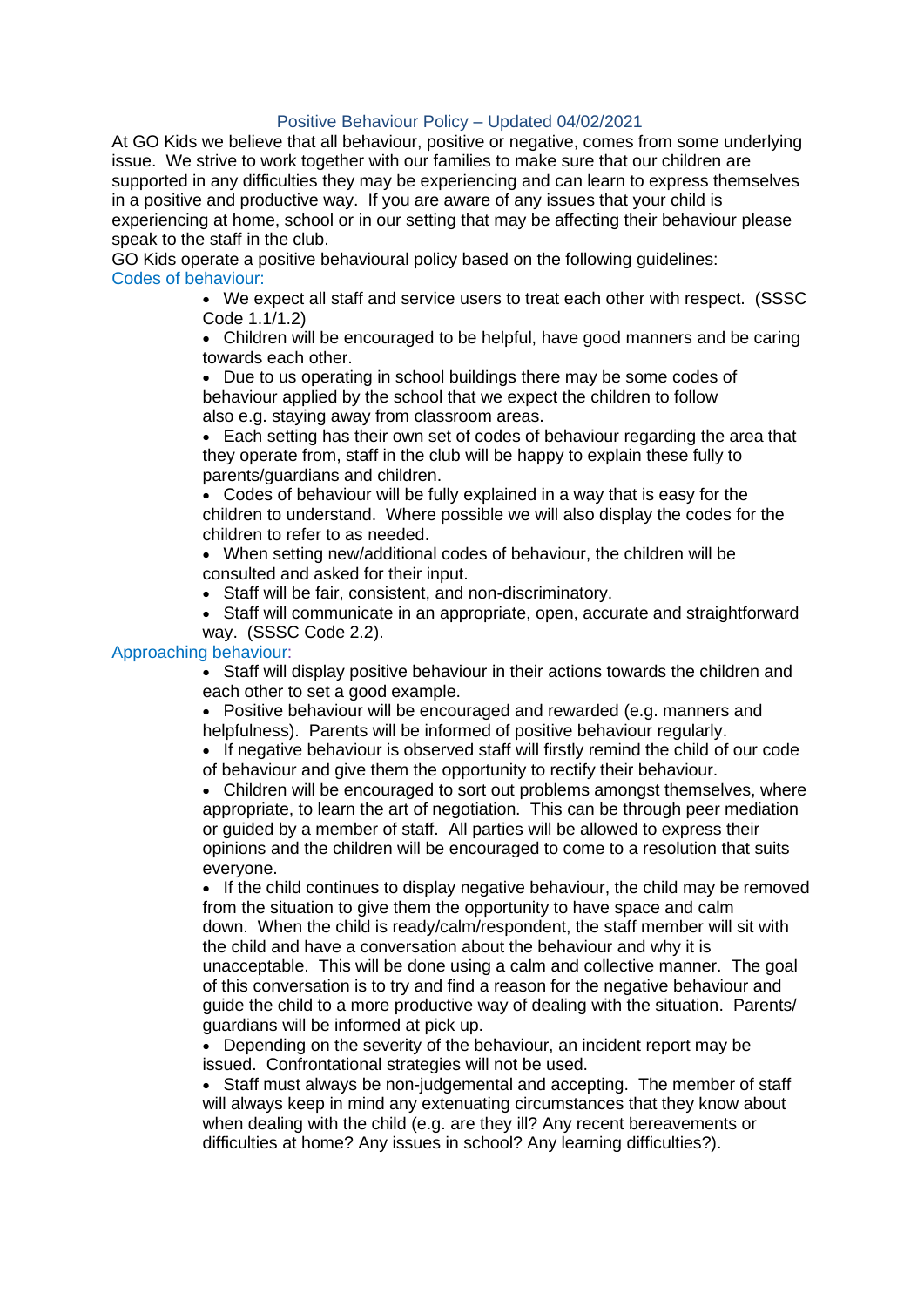• In addition, staff are aware of and will take consideration of ACE's (Adverse Childhood Experience's). These are potentially traumatic experiences that occur in childhood, such as:

- o experiencing forms of abuse.
- o witnessing violence at home.
- o having a family member attempt or die by suicide.
- o substance abuse.
- $\circ$  mental health problems.

o Instability due to parental separation or household members being in jail or prison.

- Staff will also look for distressing behaviours in children such as:
	- o displaying low self-esteem.
	- o being tearful/sad.
	- $\circ$  having low motivation.
	- $\circ$  changes in mood or appearance.
	- o unusual aggravation.
	- o restlessness.

• If a child is displaying long term or intermittent negative behaviour staff will record observations of the behaviour to find a possible pattern or reason for the behaviour. All observations will be kept in a book specifically for the child. These observations will only be viewed by members of staff and will treated with the upmost confidentiality. Parents/guardians of the child can view these observations on request. (SSSC Code 2.3 & 6.2).

• Staff will work on a risk assessment with individual parents and children to ensure full procedures are agreed and in place to provide the correct support for challenging behaviours or any additional support needs. (SSSC Code 4.2 & 4.3). Full discussions between staff and parents will take place during this process to ensure information and steps are detailed as fully as possible. Information that will be considered (but not limited to):

> • Hazards. i.e., is the child a flight risk? Is there a possibility of breaching COVID guidelines?

• Control measures. i.e., steps the staff will put in place to prevent/eliminate or reduce each hazard.

• Actions staff will take. i.e., physical steps staff need to take to prepare/reduce each hazard.

• Additional information. i.e., general notes that are relevant to the risk assessment such as knowledge of extenuating circumstances around the child. Learning the staff will be involved with. Dates of any meetings that have taken place. Any medical information known and relevant.

Parents will always be provided with a copy of the risk assessment and asked for feedback/suggestions to be included.

Parents and all staff are required to sign the assessment to acknowledge steps in place.

• Where a child's behaviour is dangerous or violent towards another child or member of staff or where it may put the other children at risk the parent/guardian may be called to pick up the child immediately. An incident report may be issued.

• If a child's negative behaviour has affected another child, the other child's parents my need to be informed. Staff will not mention the child's name when informing parents of any issues.

• If a child accumulates 3 incident reports, parents / carers will be asked to attend a meeting with staff to discuss. A plan may be put in place to work together in the interest of the child. The management committee reserve the